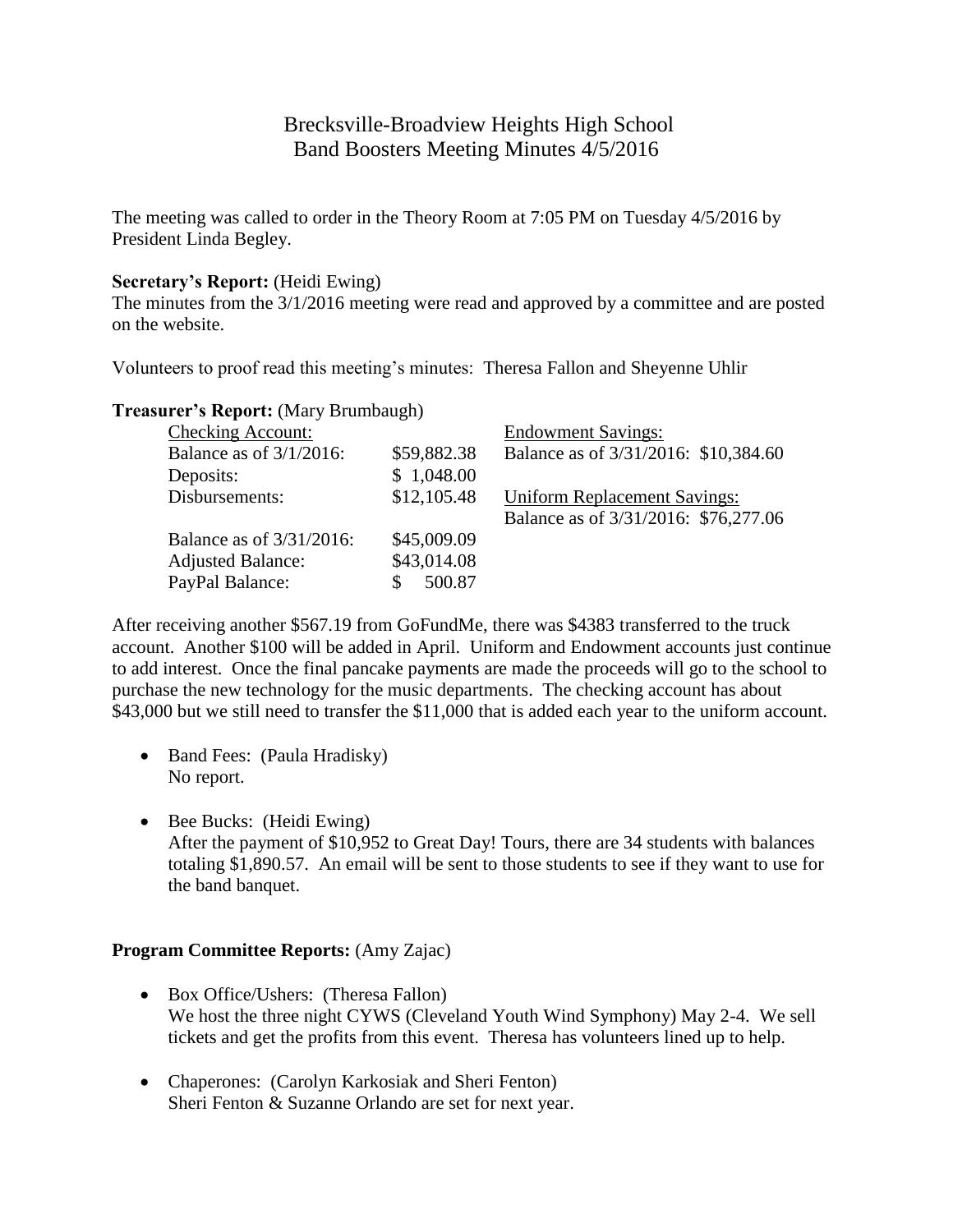• Drum Line: (Jackie Ross)

Indoor Drumline is finished for the season. They had good performances at both Licking Valley High School and New London High School. They had a meeting to discuss ideas for next year.

- Hospitality/Game Snacks: (Laura Kovach) Laura had a sign-up for donations for 8th grade night which is Thursday, May 19.
- Flagline: (Barb DelRoso & Grace Gaines) Flagline auditions for 2016-17 will be May 25. Practices will be May 16-20 and 23-24. Lid Lights donated the lights for the flag poles for the Disney parade and will get a free ad in the next athletic program.
- Newsletter: (Michelle Shively) Articles and photos are needed by Wednesday, April 20.
- Webmaster: (Janice Schenk) No report.
- PSO: (Michele Mihalich) Michele reported there is a PSO meeting Thursday, April 7 at 9:30am. The new superintendent will be Joelle Magyar. She is currently the Assistant Superintendent at Mayfield Hts. The jazz band will play at the Brecksville United Methodist Church at 7:30 on April 9. There are many executive board positions at all of the schools still open. The Disney videos that were given to Jeff will be compiled soon.
- Publicity: (Amy Studer) No report.
- Sr. Night: (Renee Waite) No report.
- Swarm Board & Decorations: (Jackie Ross) The swarm board was taken down and the decorations will be added to the lockers before the May concert.
- Uniforms: (Denise Eder/ Cheryl Dunphy/Lori Reagan/Lori Losi) All marching uniforms are ready to be checked in and sent to be dry cleaned. Lori Losi suggested a new summer uniform shirt. It is a dri-fit red polo with white and black on the sides. It can either be embroidered or silk screened depending on price. The summer uniform cost (for shirt  $\&$  shorts) previously was \$30 and will go to \$40. Lori Losi made a motion to change the summer uniform shirt, Amy Zajac seconded the motion and all were in favor. The motion passed by the majority vote and the new polo will be used starting with the Cedar Point 2016 event. The shorts will not change. Incoming eighth graders and those new to band will need to purchase both the polo and shorts. Existing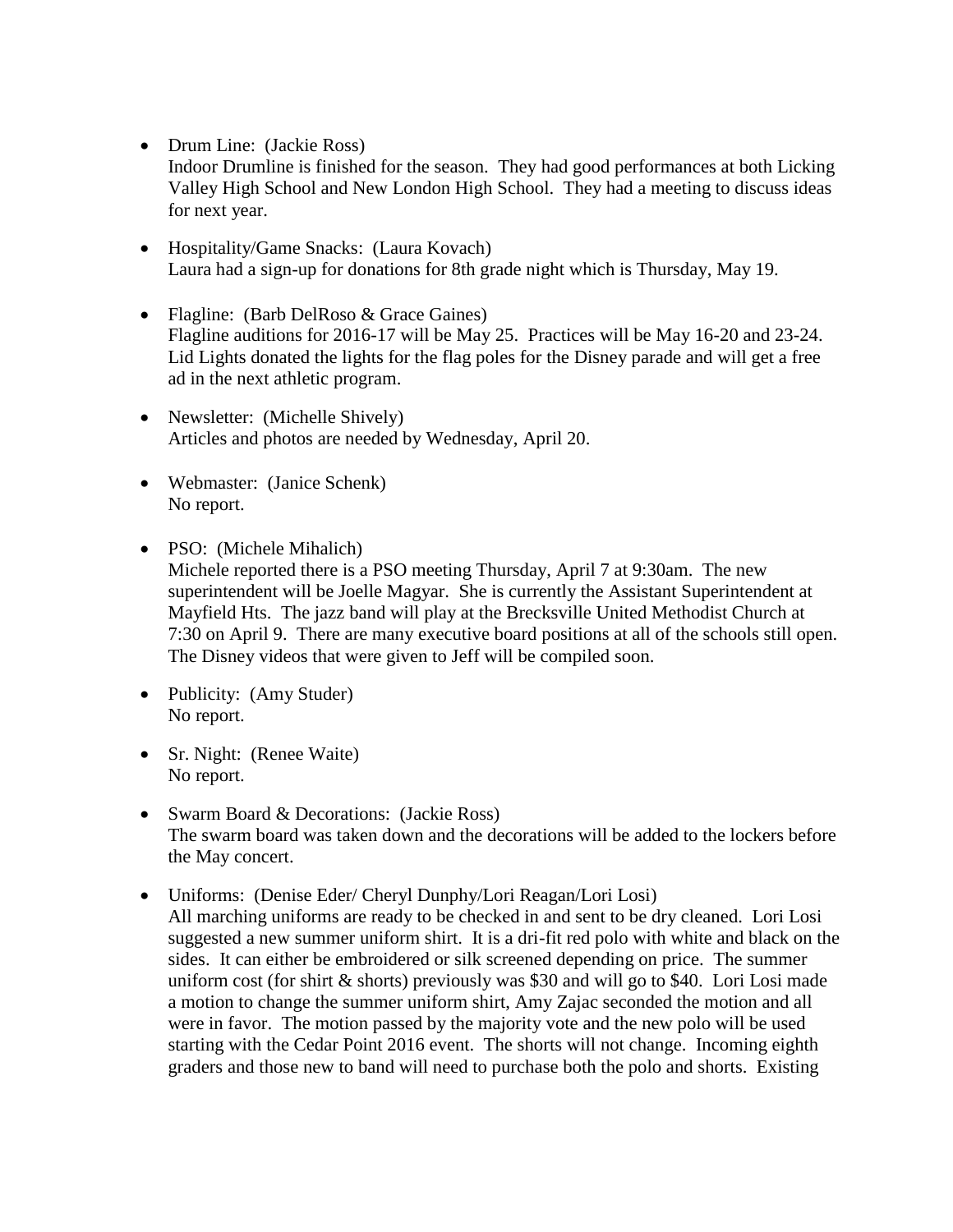band members will just need to purchase the new polo shirt. Bee Bucks can be used for this mandatory item.

- Yard Signs: (Lori Samhric and Ann Marie Williams) No report.
- Band Alumni: (open) No report.

## **Ways and Means Committee Reports:** (Kathy Drinko)

- Athletic Program: (Michelle Cline) We are still looking for two volunteers to sell ads this summer and Kathy Richards will help and mentor this committee.
- Athletic Program Layout: (Michelle Shively) Michelle has agreed to do the layout for the programs for one more year.
- Athletic Program Sales: (Les & Julie Gicei) No report.
- Citrus Fruit Sales: (Kathy Drinko and Lynn Robie) No report.
- Disney Raffle: (Dina Packard) Linda asked how the Disney donation was obtained and if someone needs to contact Great Day! Tours for the next trip. They said the donation came about when the business was asked to purchase advertising in the program and agreed to donate two complete trips for 2016.
- Endowment/Patrons: (Theresa Fallon) There was another \$125 collected from patron donations. She will send endowment information to Mrs. Astey to include in the senior communication.
- Spirit Wear: (Rose Jonovich and Dina Packard) No report.
- Pancake Breakfast/Music in our schools event (Suzanne Orlando) Suzanne reported there were over 1000 tickets sold for the pancake breakfast. And over \$8000 was raised for the music departments. There will be a wrap-up meeting on March 6.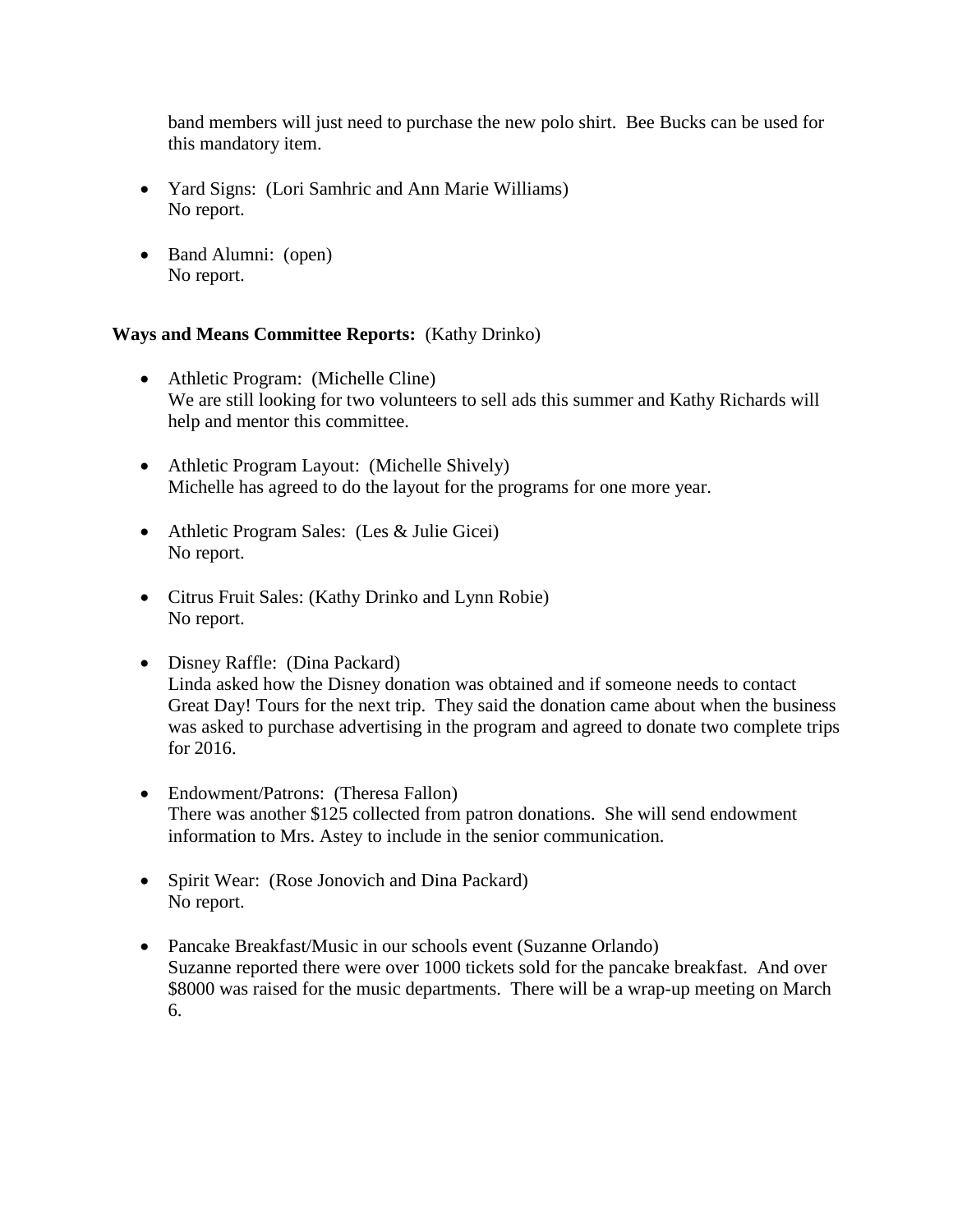- Easter Seals: (Nancy Randall)
- A total of 10,400 pounds were collected for Easter Seals and the \$2035 will go towards the truck fund. The donation jar also collected \$20 for the truck fund. All donors received a flyer to bring future donations to the permanent athletic bins at the Middle School.

## **Band Director's Report:** (Mr. Wyse/Mrs. Astey)

The Disney trip was great and no bus breakdowns this year. The bands watched many of the videos from parents during class Monday. They were very prepared and sounded the best ever. Mr. Wyse thanked all of the chaperones and volunteers that helped make the trip a success.

Some upcoming dates:

- Apr. 27 Tri-C Jazz Fest
- May 2-4 CYWS Concerts
- May 5 Spring Band Concert where all bands will play Aladdin together, the seniors will be acknowledged and Stars & Stripes will be played
- May 6 leadership online applications for squad leaders, section leaders and drum majors
- May 9 CYWS auditions for next year are at the high school
- May 19 is 8th grade night
- May 23 Band Banquet
- May 28 Graduation and the 2016-17 Wind Ensemble performs
- May 30 Memorial Day parades and seniors are encouraged to participate but not required

The projections for future marching bands are not declining yet even though overall high school enrollment is going down. If all of the current band members return:

- 2016-17, there will be 280 members
- 2017-18, there will be 305 members
- 2018-19 there will be 343 high school band members.

## **President's Report:** (Linda Begley)

#### Old Business:

GoFundMe is up to \$5065. Some of the pancake proceeds will be used for material for the new podiums that Matusek volunteered to build.

#### New Business:

Thank you to the Disney Chaperones. Linda's bus had a student volunteer to do trash so he became their Trash Captain and did a great job keeping the bus very clean. The Castellucci's did all of the meds for the trip and are amazing! They will get a thank you from the band boosters. The Band Booster Board members will meet in April to review the budget for next year. Each committee needs to submit budget requests by next week.